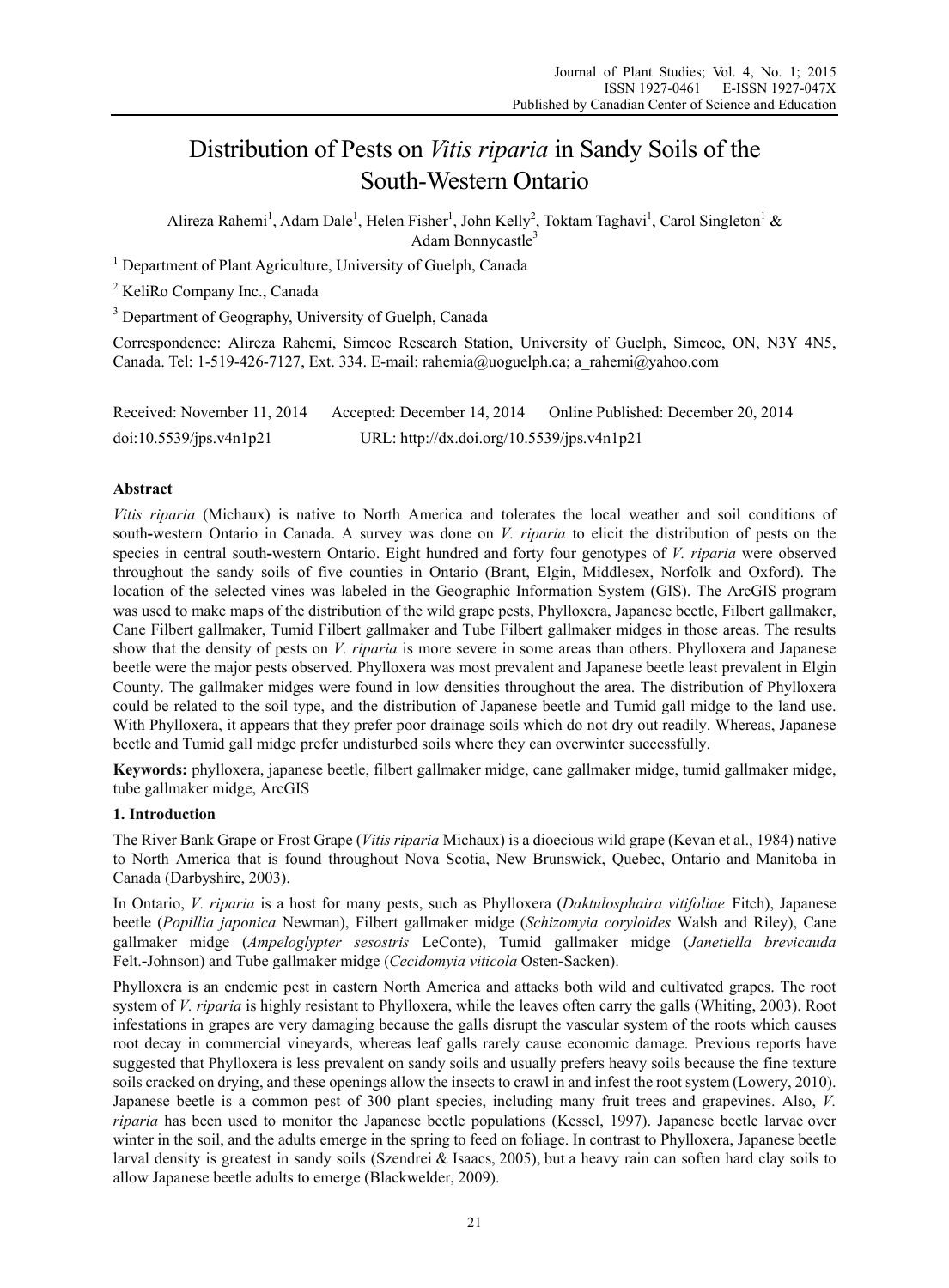Numerous species of gall midges attack grapes. Filbert gall which is caused by the gallmaker midge, rarely harm common grapes unless present in large number (Vineyard IPM Scouting Report, 2010). Cane gall also caused by a midge is a very minor pest of common grapes. The Cane gallmaker overwinters as the adult stage in debris on the ground (Wold-Burkness, 2012a). Tumid gall, another midge which lay eggs within the unfolding bud or shoot tips. Fully developed larvae exit the gall and drop to the soil where they pupate. Midges (adults) are produced from one to three generations per year (Wold-Burkness, 2012b). Tube gall, also caused by midges, is neither very common nor harmful to vineyards.

In order to identify the distribution of the major pest species of *V. riparia* in south**-**western Ontario, *V. riparia* genotypes were surveyed with the hypothesis that the genotypes have equal susceptibility to pests and diseases throughout the range.

# **2. Materials and Methods**

Eight hundred and forty-four genotypes of *Vitis riparia* were observed throughout the sandy soils of five counties (Brant, Elgin, Middlesex, Norfolk and Oxford) in south**-**western Ontario between June 19 and October 16, 2012 (Table 1).

The collection sites were selected from the Agriculture Canada soil maps (Soil associations of sothern Ontario, 1964). The locations of the vines were identified using GPS (Garmin, Dakota<sup>TM</sup> 20).

Most samples were selected from Norfolk County (72.2%), and the least from Middlesex (1.7%). Latitude ranged from 42° 17' 24" N in Glasgow, Elgin County to 43° 06' 36" N in Paris, Brant County. Longitude ranged from 80° 07' 12" W in Port Dover, Norfolk County to 81° 28' 48" W in New Bury, Middlesex County (Table 1).

Table 1. The number of samples of *Vitis riparia* surveyed and their percentage, and the minimum and maximum latitude and longitude of the samples in five counties in central south**-**western Ontario

| County       | Samples        |         | Latitude (North)       |                       | Longitude (West)      |                       |
|--------------|----------------|---------|------------------------|-----------------------|-----------------------|-----------------------|
|              | <b>Numbers</b> | Percent | Minimum                | Maximum               | Minimum               | Maximum               |
| Norfolk      | 609            | 72.2    | $42^{\circ} 21' 00''$  | $43^{\circ}$ 00' 36"  | $80^{\circ}$ 07' 12"  | $80^{\circ} 26' 24"$  |
| Elgin        | 125            | 14.8    | $42^{\circ}$ 17' $24"$ | $42^{\circ} 30' 36''$ | $81^{\circ} 21' 36''$ | $81^{\circ} 24' 00''$ |
| <b>Brant</b> | 65             | 7.7     | $43^{\circ}$ 00' 00"   | $43^{\circ}06'36''$   | $80^{\circ}$ 09' 00"  | $80^{\circ} 20' 24"$  |
| Oxford       | 31             | 3.7     | $42^{\circ} 30' 00''$  | $43^{\circ}06'00"$    | $80^{\circ}$ 12' 00"  | $80^{\circ}$ 34' 12"  |
| Middlesex    | 14             | 1.7     | $42^{\circ} 23' 60''$  | $42^{\circ} 36' 00''$ | $80^{\circ}$ 34' 12"  | 81° 28' 48"           |

Twenty, cuttings of each genotype were collected. Each cutting had 3-4 nodes and each node had a leaf present. Each leaf was scored for the presence of the Phylloxera gall, Filbert gall, Cane gall, and Tumid gall, and either the presence of Japanese beetle or leaf damage caused by the beetle. Also, each genotype was scored for the presence or absence of hairs on the petioles.

The location of surveyed vines (Figure 1) and the presence or absence of each pest species were entered into ArcGIS (10.2) software (ArcGis for desktop, 2013) and maps were made.



Figure 1. The distribution of the *Vitis riparia* samples collected in five counties in central south**-**western Ontario (ArcGIS)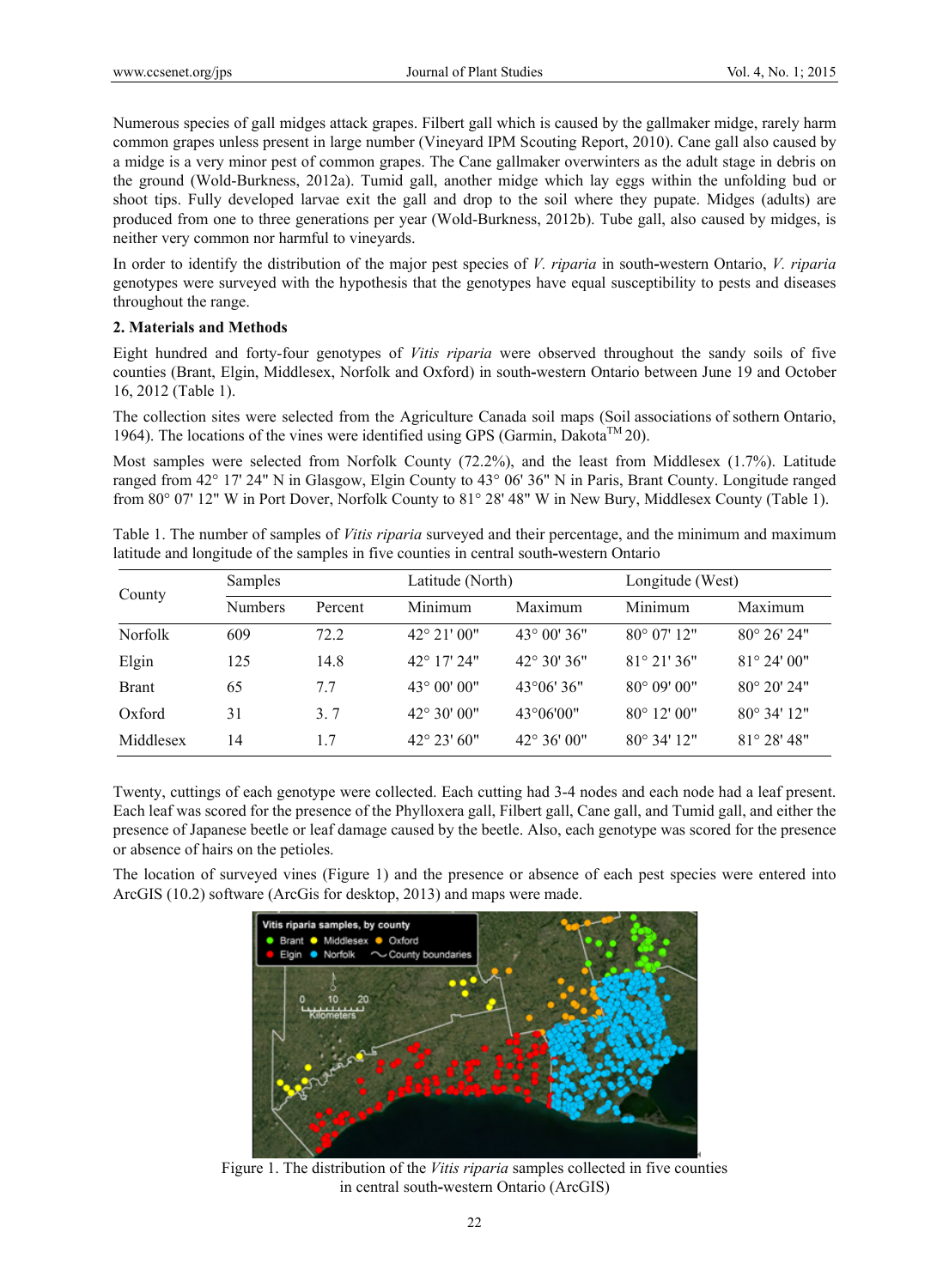The presence of petiole hairs was compared with the presence of individual pests using Proc. GLM (SAS. Institute, Version 9.2).

# **3. Results**

Only Phylloxera and Japanese beetle were widespread (Table 2). The other four pests were found at less than 5% of the sites. The highest proportion of genotypes infected by Phylloxera occurred in Elgin County, whereas, it had the lowest proportion of genotypes infected with Japanese beetle.

| County       | Genotypes<br>collected | Phylloxera   | Japanese       | Filbert          | Cane             | Tumid            | Tube             |
|--------------|------------------------|--------------|----------------|------------------|------------------|------------------|------------------|
|              |                        |              | beetle         | gall             | gall             | gall             | gall             |
| Percentage   |                        |              |                |                  |                  |                  |                  |
| Elgin        | 14.8                   | 47.2         | 8.8            | 9.6              | 8.0              | 4.8              | 1.6              |
| Oxford       | 3.7                    | 35.5         | 22.6           | 12.9             | 9.7              | 12.9             | 0.0              |
| Norfolk      | 72.2                   | 34.3         | 19.1           | 3.1              | 2.3              | 2.3              | 0.3              |
| <b>Brant</b> | 7.7                    | 21.5         | 38.5           | 4.6              | 4.6              | 0.0              | 0.0              |
| Middlesex    | 1.7                    | 7.1          | 14.3           | 0.0              | 0.0              | 0.0              | 7.1              |
| Average      |                        | 34.8         | 19.1           | 4.5              | 3.6              | 2.8              | 0.6              |
| Number       |                        |              |                |                  |                  |                  |                  |
| Elgin        | 125                    | 59           | 11             | 12               | 10               | 6                | $\overline{2}$   |
| Oxford       | 31                     | 11           | 7              | $\overline{4}$   | 3                | $\overline{4}$   | $\boldsymbol{0}$ |
| Norfolk      | 609                    | 209          | 116            | 19               | 14               | 14               | $\overline{c}$   |
| <b>Brant</b> | 65                     | 14           | 25             | 3                | 3                | $\boldsymbol{0}$ | $\boldsymbol{0}$ |
| Middlesex    | 14                     | $\mathbf{1}$ | $\overline{2}$ | $\boldsymbol{0}$ | $\boldsymbol{0}$ | $\boldsymbol{0}$ | $\mathbf{1}$     |
| Total        | 844                    | 294          | 161            | 38               | 30               | 24               | 5                |

Table 2. The distribution of six pests of *Vitis riparia* by percentage and number in five counties in central south**-**western Ontario

For Phylloxera, approximately one third of the genotypes were infected, with the highest infection (47.2%) in Elgin and lowest (7.1%) in Middlesex Counties (Table 2, Figure 2). Also, 57% of the infected genotypes had glabrous to slightly pubescent petioles (glabrous to slightly pubescent petioles: pubescent, 161:124, *P* = 0.006).



Figure 2. Distribution of Phylloxera on leaves of *Vitis riparia* in central south**-**western Ontario

For Japanese beetle approximately one fifth of the genotypes were infected. The most of these occurred in Norfolk and south Brant, with the small concentration around Port Stanley in Elgin County (Table 2, Figure 3).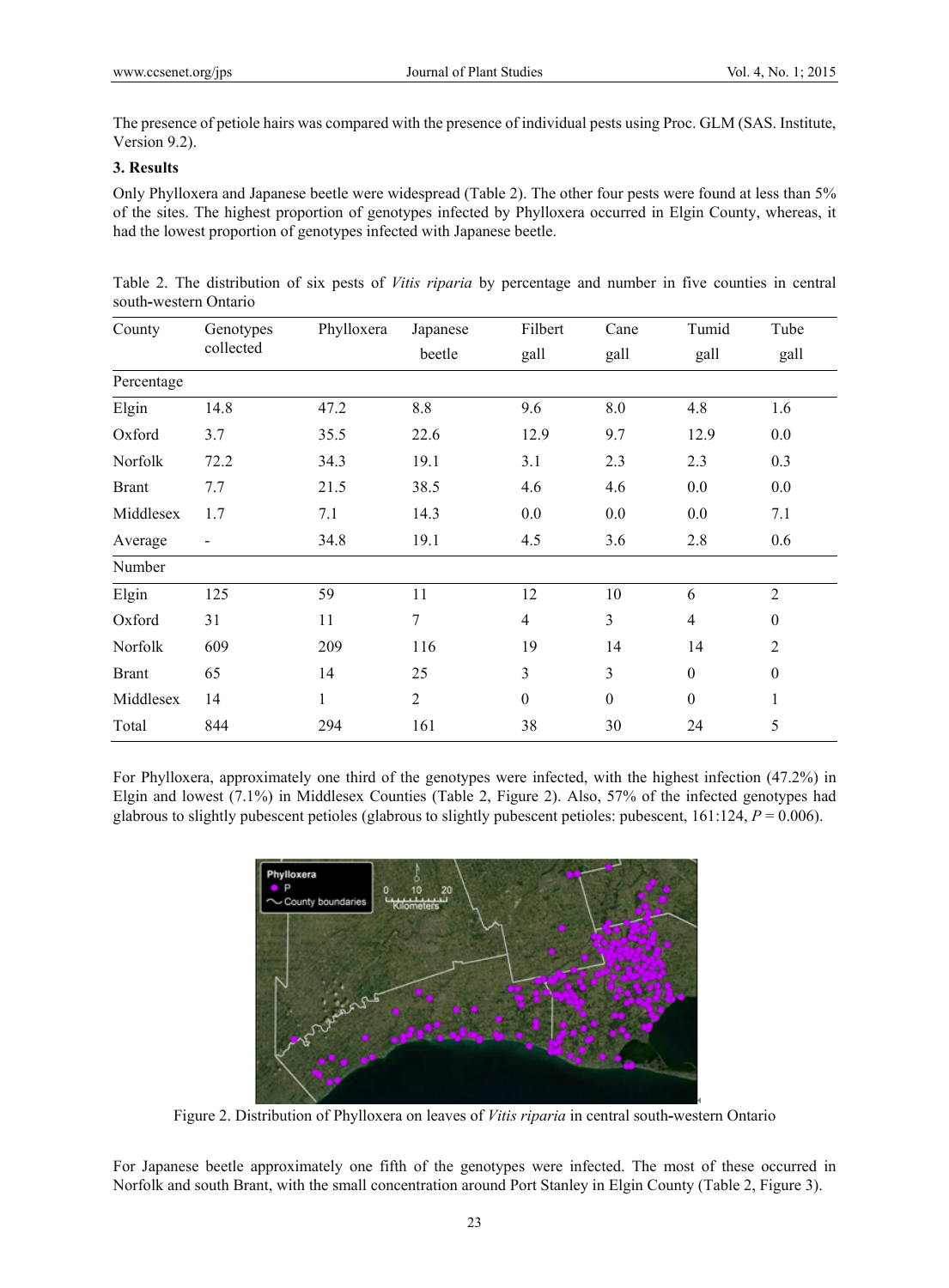

Figure 3. Distribution of Japanese beetle on leaves of *Vitis riparia* in central south**-**western Ontario

Filbert gall and Cane gall midges occurred on a low proportion of the genotypes uniformly throughout the area (Table 2, Figure 4 and 5). Tumid gall midges also occurred in low proportion but towards the east part of the area (Figure 6). Tube gall midges were observed on only four genotypes throughout the area.



Figure 4. Distribution of Filbert gall on leaves of *Vitis riparia* in central south**-**western Ontario



Figure 5. Distribution of Cane gall on leaves of *Vitis riparia* in central south**-**western Ontario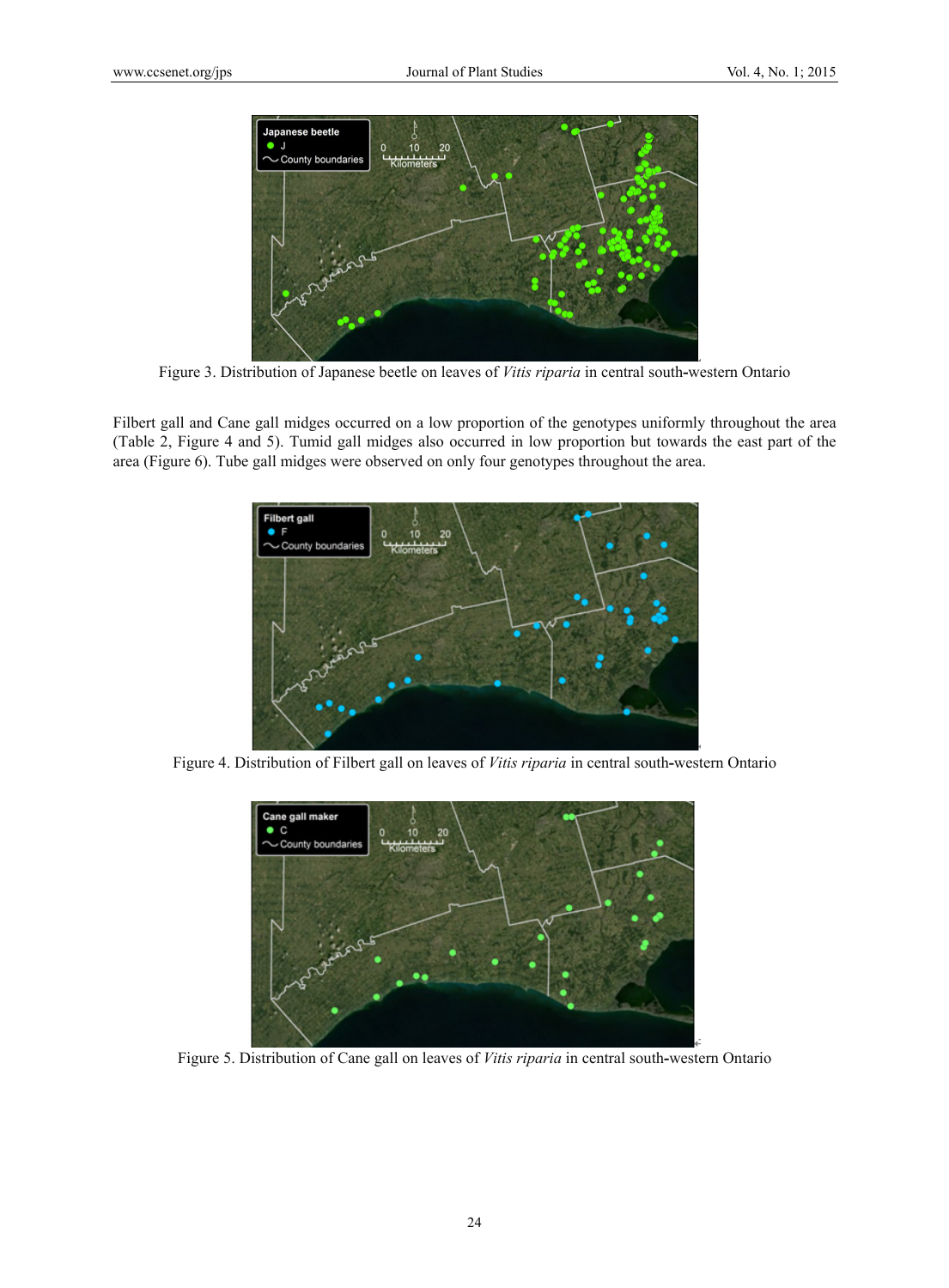

Figure 6. Distribution of Tumid gall on leaves of *Vitis riparia* in central south**-**western Ontario

## **4. Discussion**

The distribution of Phylloxera, Japanese beetle and Tumid gall varied across central south western Ontario. Japanese beetle and Tumid gall more prevalent in the eastern part of the region whereas Phylloxera was more present in the south of Elgin County.

The complete life cycle of Phylloxera (leaf feeding and gall producing form, gallicole) occurs on *V. labrusca* and *V. aestivalis*, but has not been found on *V. riparia* (Skinkis et al., 2009). However, Whiting (2003) has mentioned that, while the root system of *V. riparia* is highly resistant to Phylloxera, but the leaves often carry the galls (Whiting, 2003). Leaf galling, if severe, reduces the photosynthetic ability of the vine, but generally is not of major concern unless there are large numbers of galls per leaf (Skinkis et al., 2009).

Phylloxera is not considered a pest on sandy soils, but is often found on vines growing in poor soils because their impact is greater on these vines than on vigorously growing vines (Lowery, 2010). In our survey the soils in the eastern counties of Norfolk and southern Brant are mainly sandy loam with good drainage whereas soils in Elgin are mainly imperfect or with poor drainage (Soil associations of sothern Ontario, 1964). This may have influenced the Phylloxera distribution, as the drainage of the soil may affect their life cycle.

In recent years, the population of Japanese beetle in Ontario has increased because it has become established in some areas of Ontario (Charbonneau & Sears, 2009). Japanese beetle larvae develop in the soil and the females prefer moist soils to allow them to emerge and lay their eggs in. Also, they are more prevalent in sandy, sandy loam and loamy sand (Thomas, 1925).

The distribution of Japanese beetles maybe related to the land use in the different counties. In the east (Norfolk and southern Brant) there are more horticultural crops, conservation areas and forests, where the soil is relatively undisturbed. Norfolk has the highest percentage of forested land in south**-**western Ontario (estimated at around 27%) (Solymár et al., 2008).

Whereas, in Elgin County there are large areas of annual field crops where the soil is cultivated. Hence, this activity may mean that the larvae do not overwinter in those areas.

The distribution of Tumid gall midge may be related to the same factors that affect the Japanese beetle. Tumid gall eggs are laid on the leaves; the larvae develop on the leaves then drop to the ground where they pupate (Wold-Burkness, 2012b).

In conclusion, the survey suggests that the distribution of Phylloxera could be related to the soil type, and the distribution of Japanese beetle and Tumid gall midge to the land use.

With Phylloxera, it appears that they prefer poor drainage soils which do not dry out readily. Whereas, Japanese beetle and Tumid gall midge prefer undisturbed soils where they can overwinter successfully.

## **Acknowledgement**

Investment in this project has been provided by Agriculture and Agri-Food Canada through the Canadian Agricultural Adaptation Program (CAAP). In Ontario, this program is delivered by the Agricultural Adaptation Council. The authors also thank Ontario South Coast Wineries and Growers Association (OSCWGA) for supporting of this project.